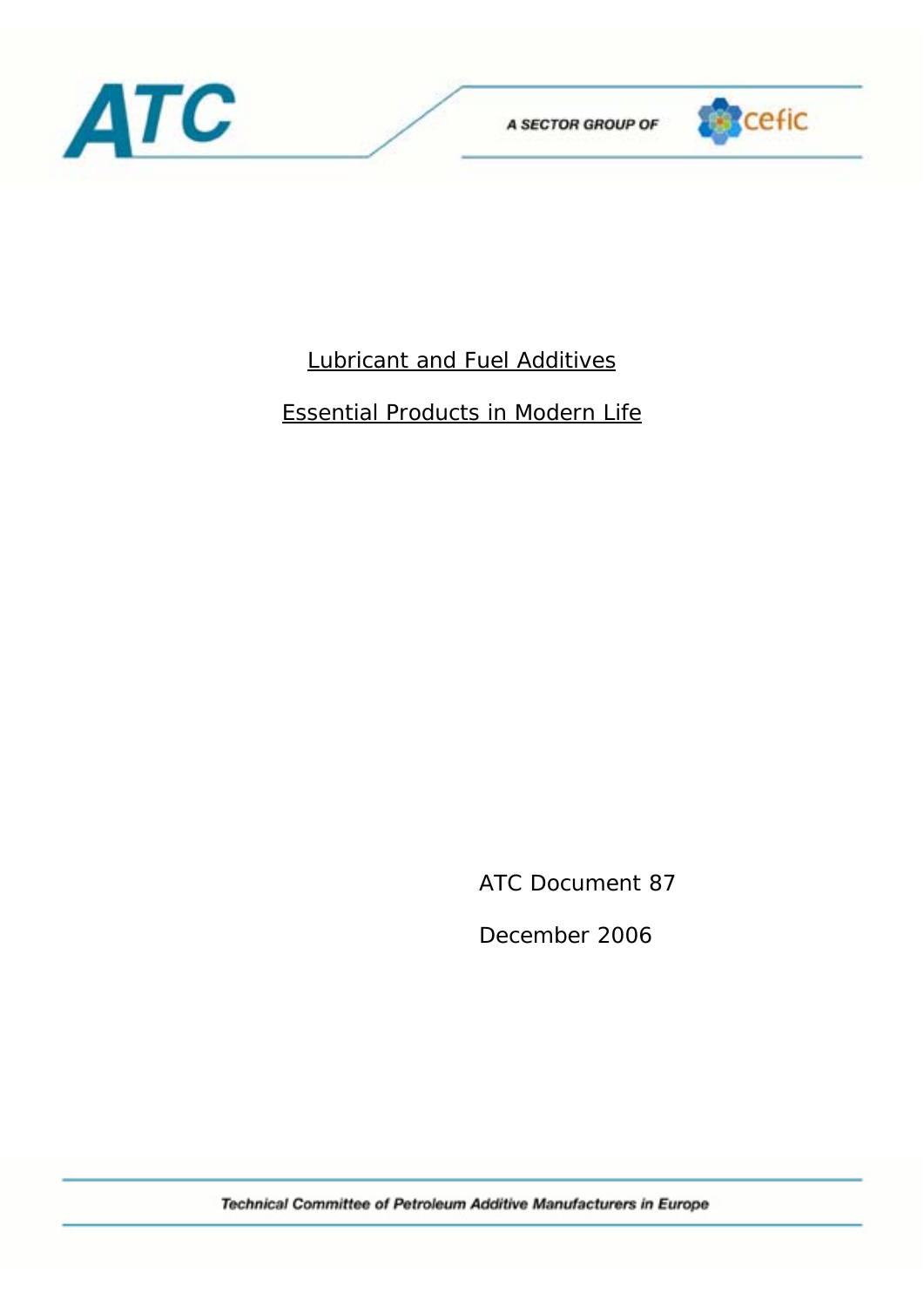#### *LUBRICANT AND FUEL ADDITIVES – ESSENTIAL PRODUCTS IN MODERN LIFE*

 Lubricants and fuels are absolutely essential for the efficient operation of modern engines, motors, and machinery just as surely as water is necessary for survival of life. Unfortunately, both are sometimes taken for granted. Lubricants and fuels are critical to the efficient movement of people and goods, affording ever increasing environmental safeguards, bringing new benefits to consumers while at the same time encouraging market growth and prosperity. Most lubricating oils and fuels are derived from petroleum-based raw material, which must be fortified with specialty additives to assure their long service life and desired performance enhancements (see Appendix below for further details on lubricant and fuel additives). Petroleum products which contain little or no performance enhancing additives might be considered by some to be more environmentallyfriendly but will work for a small fraction of the time normally expected by consumers today. Failure to replace these worn out fluids will lead to catastrophic machine failure at great potential personal cost.

In view of this, the technological advancement and resulting benefits enjoyed by all modes of transport and many industrial applications over the last two decades have been seen as a positive societal benefit by most. European society continues to challenge manufacturers to produce ever more efficient and reliable machinery and engines to serve its growing economy. This is only achievable if industry is allowed sufficient opportunity to commit the resource necessary to develop more robust lubricants. Historically, the use of petroleum products containing inadequate levels of additives has resulted in more frequent replacement, producing excessive volumes of waste oils, higher engine emissions to the atmosphere, more expensive consumer equipment repairs through premature lubricant failure, and a significant burden upon those resources dedicated to the recycling of used equipment in general.

Specialty additives for petroleum-based products are specifically designed to assure the enhanced long-term service stability of lubricants and fuels now required by equipment manufacturers of high performance machines and internal combustion engines. Today, lubricating oils must survive very harsh extremes in operating temperatures, pressures, and oxidative conditions destructive to fuel and lubricant products. Even in applications requiring highly specialised formulations based upon more biodegradable components like vegetable oils and synthetic esters, performance additives are still necessary to assure effectiveness of the product. As a consequence, the preferred functional and structural characteristics of lubricant and fuel additives also impart a natural resistance to biological degradation in laboratory simulations, and thus may be considered *"persistent"* ("**P**").

Furthermore, functional lubricant and fuel additives must also be infinitely soluble in petroleum based blending stocks (e.g., oil, gasoline, and diesel). As a result of this physical property, there is a concern that such oil soluble chemicals have the potential to transport through cell membranes if living organisms are exposed to lubricants and fuels for long periods of time. Theoretically, this kind of biological transport mechanism can lead to storage of petroleum additives in body tissues. For this reason, the desired oil solubility of lubricant and fuel additives raises concerns about their potential to exhibit "*bioaccumulative***"** (or "**B**") behaviour in the environment. However, the assumption that such substances may actually bioaccumulate does not take into account their actual use and containment management, quite apart from the fact that they typically exhibit negligible water solubility that limits their bioavailability in aquatic environments.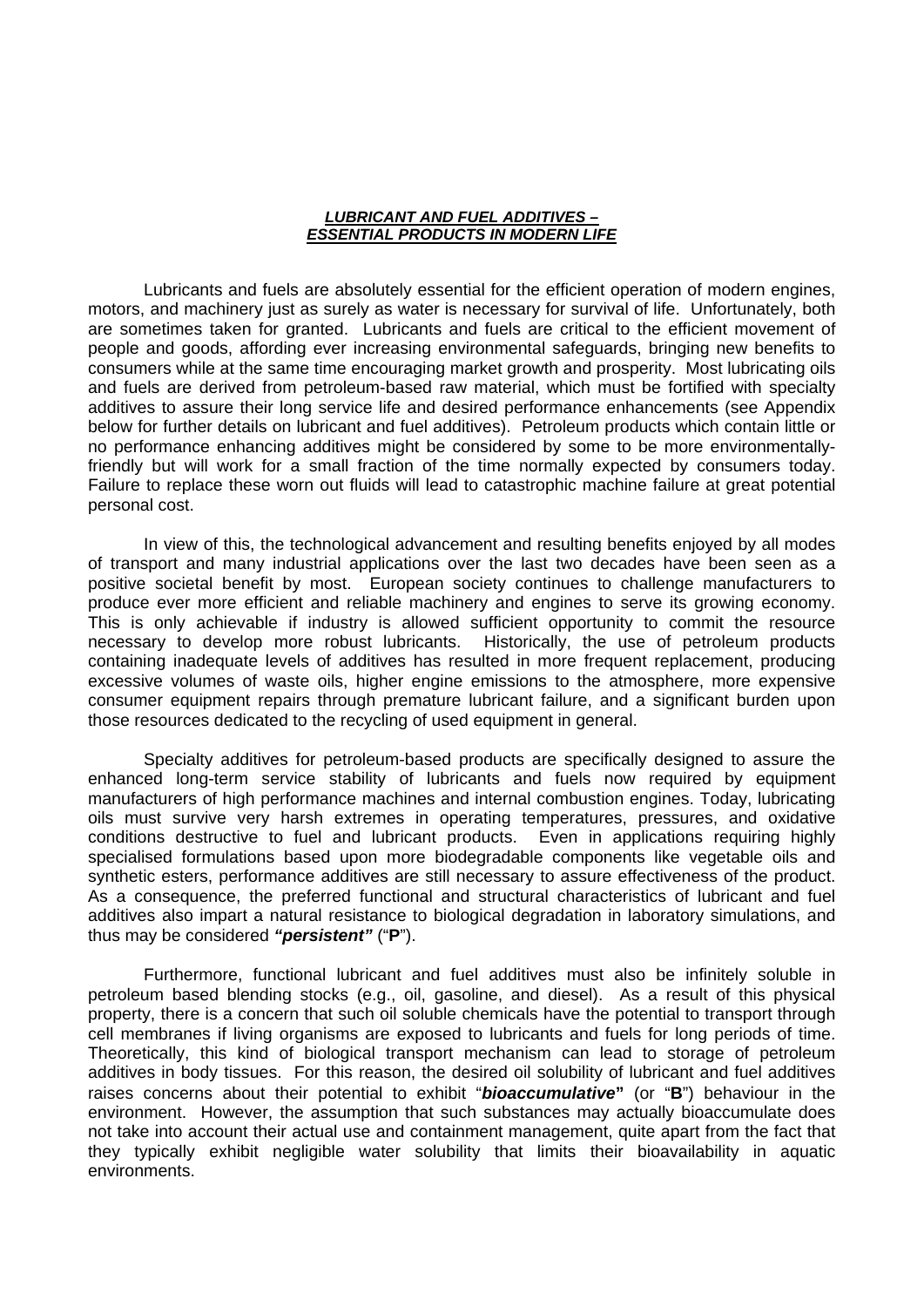From a purely practical perspective, what can the consumer expect as a consequence of one proposal to ban such substances, or insistence upon their immediate replacement in an Authorisation scheme? To answer this question we must briefly examine the unique development process itself. On average, a lubricant additive developer will need one to three years to understand how a single existing substance proposed as an alternative lubricant or fuel additive may be useful in a specific application. If a completely new chemical additive is called for, the initial development phase can take anywhere from four to seven years to mature. Once the alternate substance is "in hand", another year or two is often required to confirm alternative manufacturing processes and formulating techniques. During this time, any necessary product hazard and safety evaluations must be conducted. Even then, the potential new product is not yet ready for market until its overall performance has been investigated and proven to the satisfaction of all affected equipment manufacturers and potential downstream users. Developing this calibre of quality assurance for both industry and the consumer requires an additional one to two years of dedicated resource before final market entry and the realisation of anticipated consumer benefits. All in all, a development lead time of between four to nine years is not atypical, making the prospect of immediate mandatory substitution completely unworkable.

Withdrawal of a key petroleum component without allowing sufficient time to develop and fully test an alternative chemistry could lead to potentially catastrophic socio-economic impact with the non-availability of lubricants or fuels with the necessary performance characteristics. Consequences could include any or all of the following; increased fire hazards, increased fuel consumption, reduced engine reliability, mechanical failure, increase in emissions to the environment, and shorter service intervals leading to increases in waste. Such negative effects could be realised in any engine from the smallest two-stroke motorcycle or outboard motor to those which power massive ocean-going vessels or airplanes. Furthermore, the timelines presented presume best-case developmental programs using known chemical classes of additives. If new classes of additive chemicals need to be developed to achieve the requisite technical attributes without "B" and/or "P" properties, then a substantially longer development period could be anticipated. Under these circumstances, immediate substitution without socio-economic consideration would be impractical for the reasons already discussed.

We are mindful that all stakeholders wish to avoid all reasonable circumstances wherein lubricant and fuel additive products might contribute to the potential environmental burden that chemicals represent by entering food chains or causing harm to wildlife species. Lubricants are most often manufactured, distributed, and used in relatively closed systems, and disposal measures now increasingly capture and incinerate used fluids which have reached the end of their intended life cycle. Unintended releases to the environment should always be minimised and avoided wherever possible through application of enhanced risk reduction practices throughout their life cycle. We must remember that the empirical laboratory tests used to estimate the "B" and "P" potential of lubricant and fuel additives have very limited predictive power regarding their actual adverse environmental impacts, while their profound Socio-Economic value is relatively easier to gauge in this debate. As the vast majority of lubricants and fuels are intended to undergo limited release to the environment with use in relatively closed systems, when reasonable substitution efforts fail to produce "safer" alternatives with appropriate performance characteristics, then a socio-economic case for retaining them in commerce should remain a regulatory option.